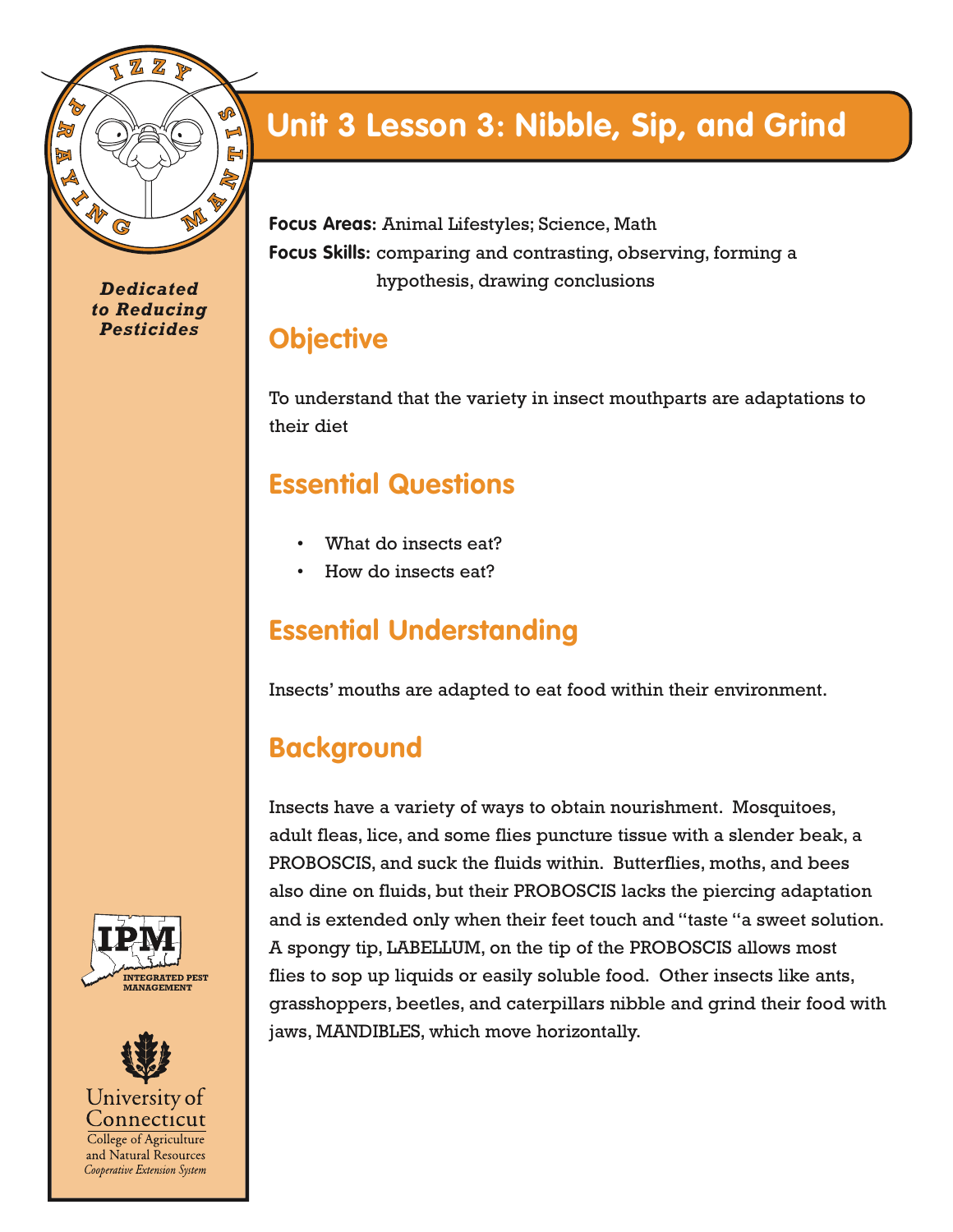

#### **Vocabulary**

| a b c |     |
|-------|-----|
|       | def |
|       |     |

**12**

**9**

**6**

**3**

| <b>TUCUMUNITY</b> |                                                                       |
|-------------------|-----------------------------------------------------------------------|
| labellum          | the spongy tip of some insects' proboscis                             |
| mandibles         | the chewing mouth parts of some insects                               |
| proboscis         | the slender feeding tube of some insects                              |
| <b>Logistics</b>  | <b>Time: 30 minutes</b>                                               |
|                   |                                                                       |
|                   | Group Size: 5 to 30                                                   |
|                   | Space: an area large enough for children to move<br>about comfortably |
|                   |                                                                       |
| Materials         | straws                                                                |
|                   | sponges                                                               |
|                   | juice box with straw                                                  |
|                   | pliers                                                                |
|                   | files                                                                 |
|                   | assorted food stuffs: cereal, juice, Jell-O®, ice cream,              |
|                   | pudding cups, popcorn, apple sauce, oranges,                          |
|                   | pretzels, bread, lettuce                                              |
|                   | a stuffed animal or two                                               |
|                   | a soft bodied doll                                                    |
|                   | a display board for group work                                        |
|                   | insect pictures from Insect Babies and Adults                         |
|                   | Picture Card Set *                                                    |
|                   | Handout 1 "Individual Tally Sheet" with answer key*                   |
|                   |                                                                       |

\* single copy provided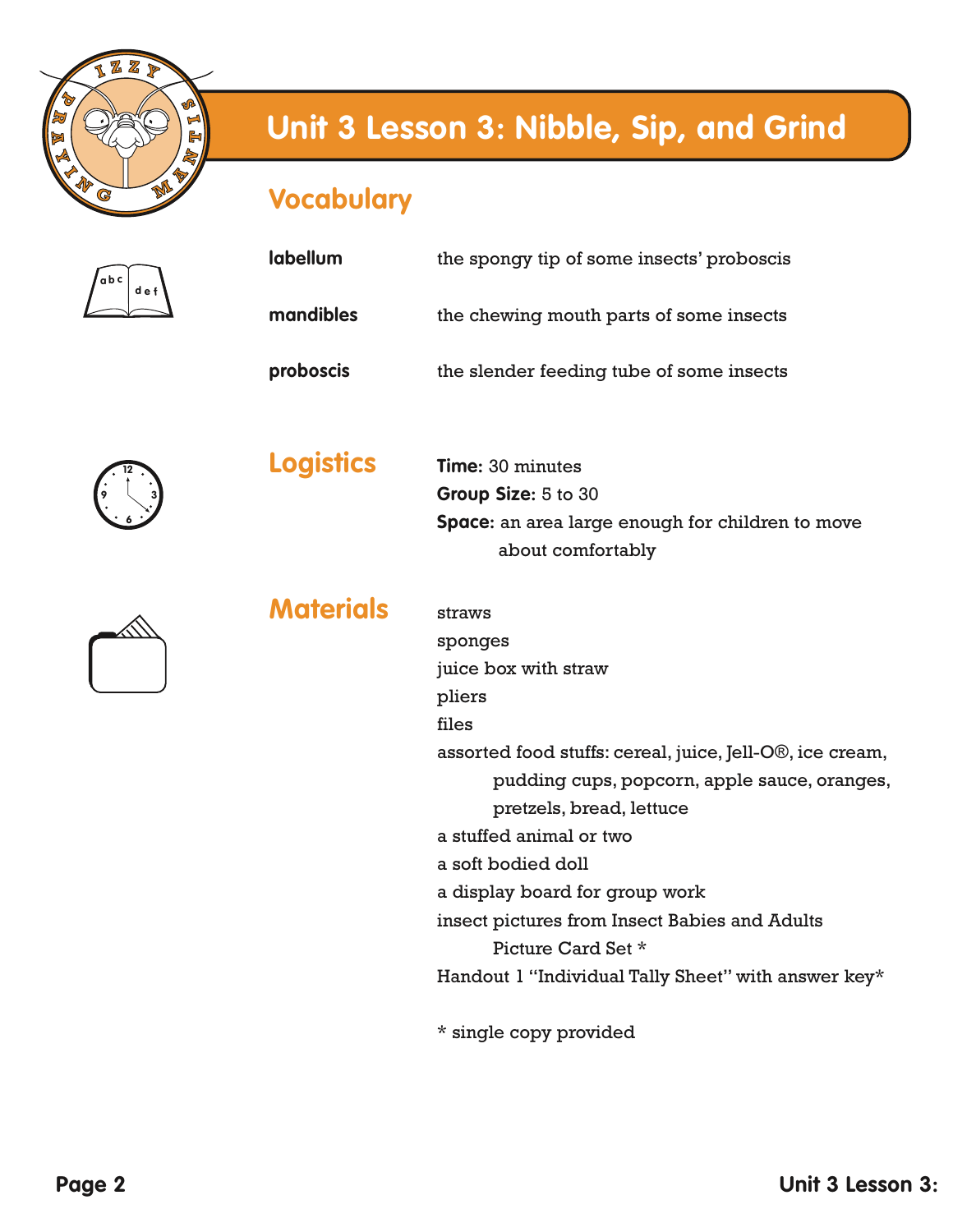

#### **Preparation**

**To Do:**



- 1. Gather food to be used in the lesson.
- 2. Based on the sample food you have chosen to use, complete Handout 1 and make enough copies for each child.

### **Activity**

#### **Introduction**

- 1. Display the tools that represent insect mouth parts, and ask:
	- Would a bee need a nail file? (No)
	- Do cockroaches clean kitchen counters with sponges? (No)
- 2. Tell the children that these tools are very much like some part of an insect! Ask the children what part of an insect might be similar to these tools. To help them decide, hold up the straw. (mouths)
- 3. Show the group the juice box with straw, puncture the juice box, and ask if they know any insect that might have this kind of mouth. (mosquito, aphid) Display and secure the insect's picture on chart paper or blackboard. **Note**: If some say a bee, remind them that bees sting when they are frightened or angry. Review what bees eat (nectar and honey), and ask a volunteer to choose the tool that is more like a bee's mouth. (straw) Display and secure the insect's picture on chart paper or blackboard.
- 4. If bees did not come up when the juice box was discussed, display the straw and ask the children to name an insect that sips nectar from flowers. (bee, butterfly) Display and secure the insect's picture on chart paper or blackboard.
- 5. Display the pliers and ask the children to speculate on an insect that might pinch off a piece of a leaf and grind it up (show file) to eat. (caterpillar, ant, grasshopper, cockroach) Display and secure the insect's picture on chart paper or blackboard.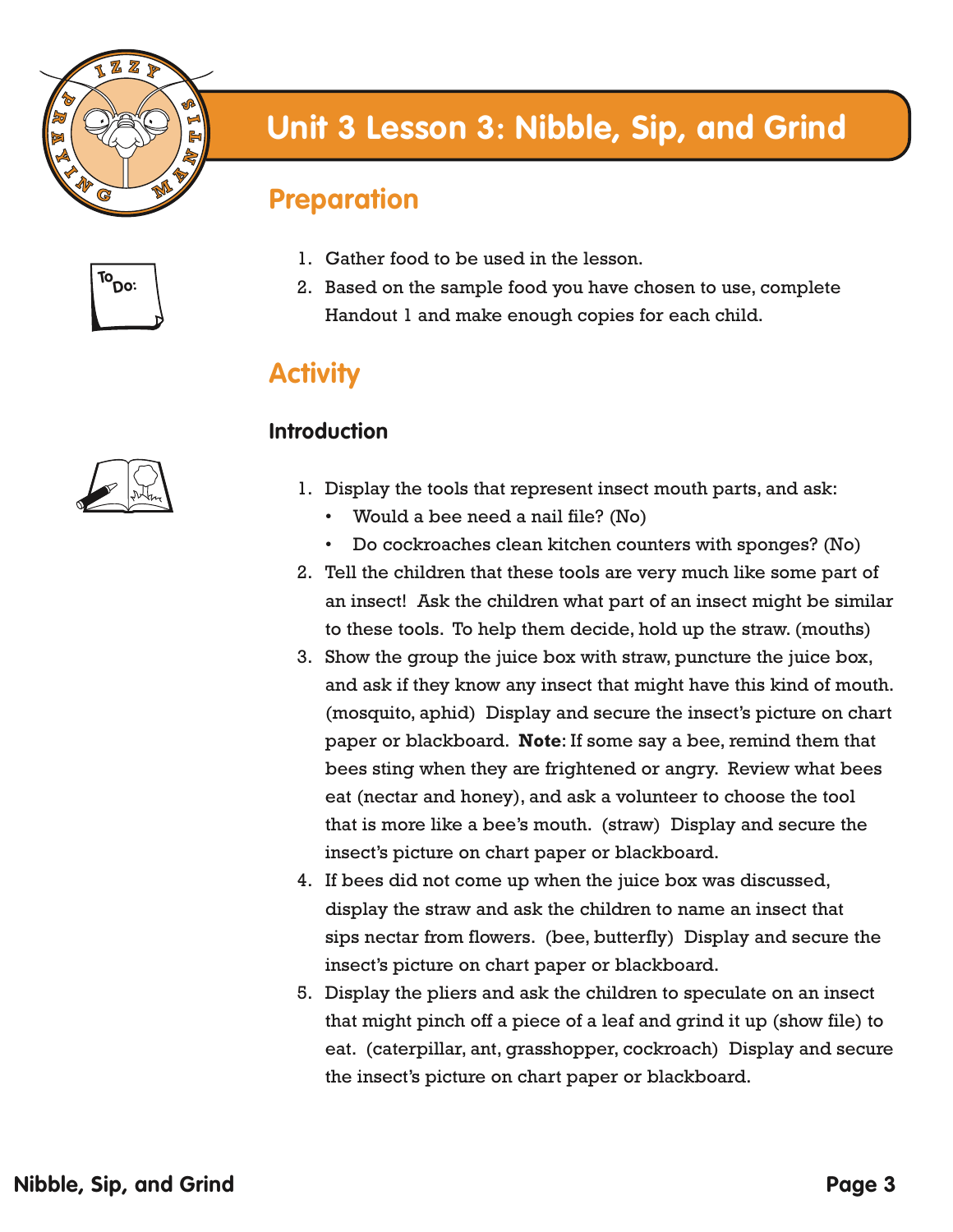

6. Display the sponge. Tell the children that this is a hard one! Ask if anyone knows an insect that wets his food with a sloppy sponge mouth so he can soak up lunch. (fly) Display and secure the insect's picture on chart paper or blackboard. **Note**: If children need help with this concept, give them hints that lead them to the correct response; i.e., this insect is a pest! These insects often hang out by garbage and dead animals.

#### **Involvement**

- 1. Put out the food samples. Allow for enough space between samples for more than one child to look at the sample at the same time.
- 2. Distribute Handout 1, "Individual Tally Sheet."
- 3. Display the piercing straw from the juice box and ask which foods an insect with this type of mouthpart would lunch on. Take suggestions and using the straw, test the hypothesis. Complete Handout 1 together.
- 4. Call on individuals to test each "mouth" on sample foods, one at a time, and complete Handout 1. **Note**: If time allows, each child should be allowed to test only one sample. This method actively involves the most children. Otherwise, have one child test the sponge, a second the pliers or file, and so forth.
- 5. As children complete their tally sheets, circulate to check for accuracy and complete the group tally on the display board.

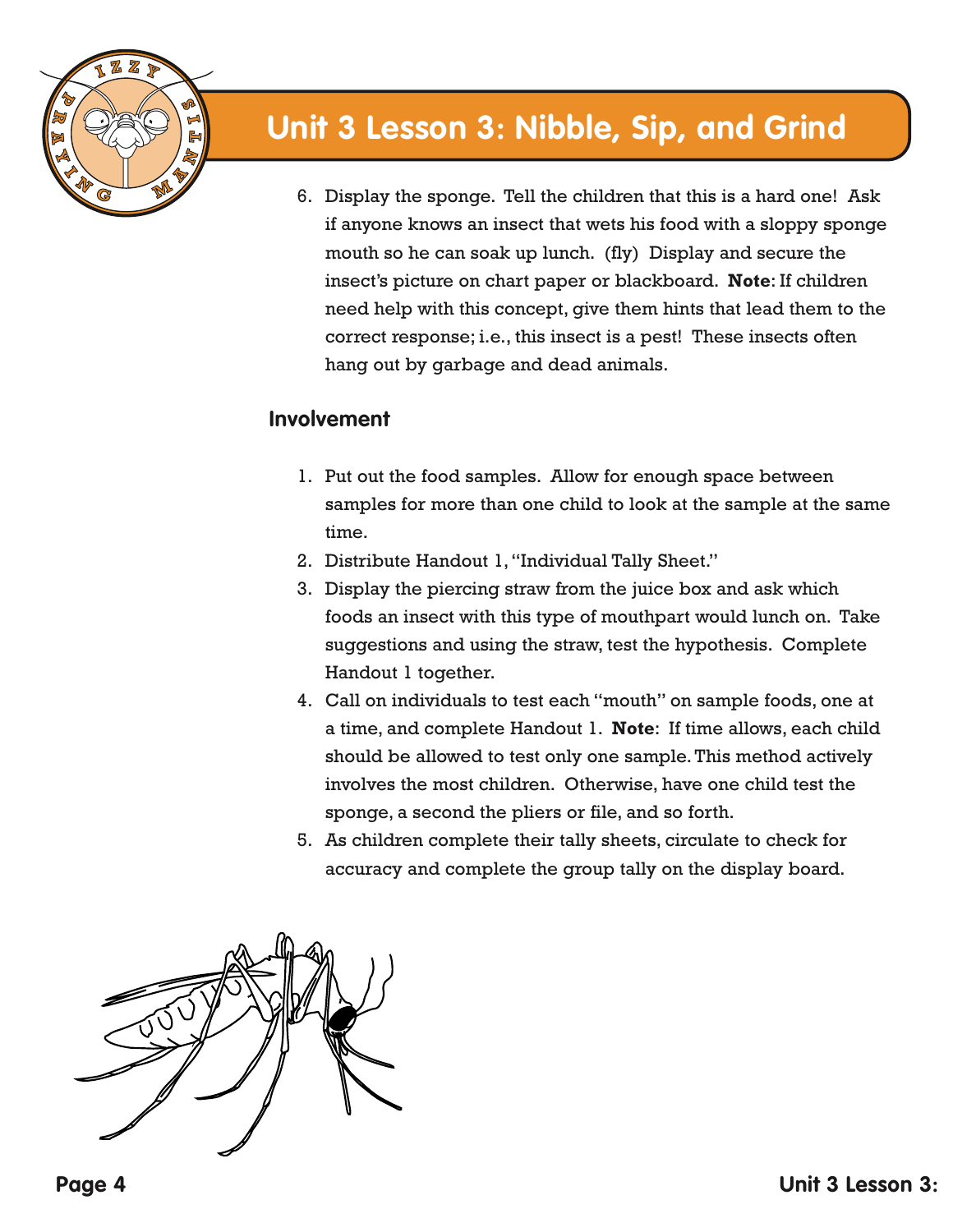

### **Follow Up**

Using Handout 1, determine:

- 1. Which insects had the most choices for lunch? (chewers and sponges/grasshoppers, flies, etc.)
- 2. Which insect had the fewest choices for lunch? (straw/bee)
- 3. Which insects could be considered pests? (Discuss what makes an insect a pest; i.e., when it feeds on us or our pets, eats enough to threaten our own food supply of plants, contaminates our food by eating our food and leaving germs, as in the case of flies.)
- 4. Lead the children to the conclusion that piercing insects and flies are always unwelcome, chewing insects can become a problem if their numbers are too large, and that butterflies and bees are more helpful than harmful.





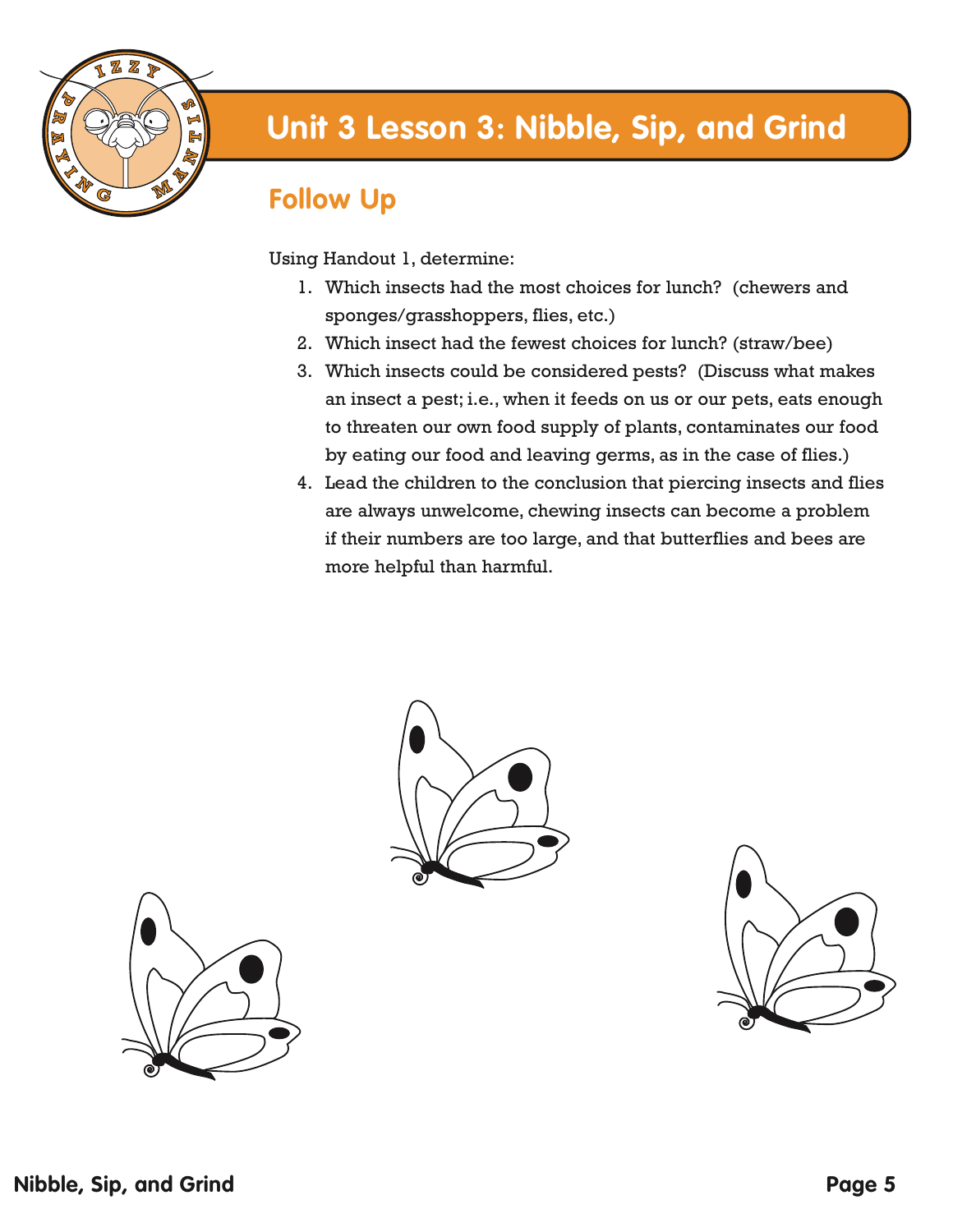

**Notes**

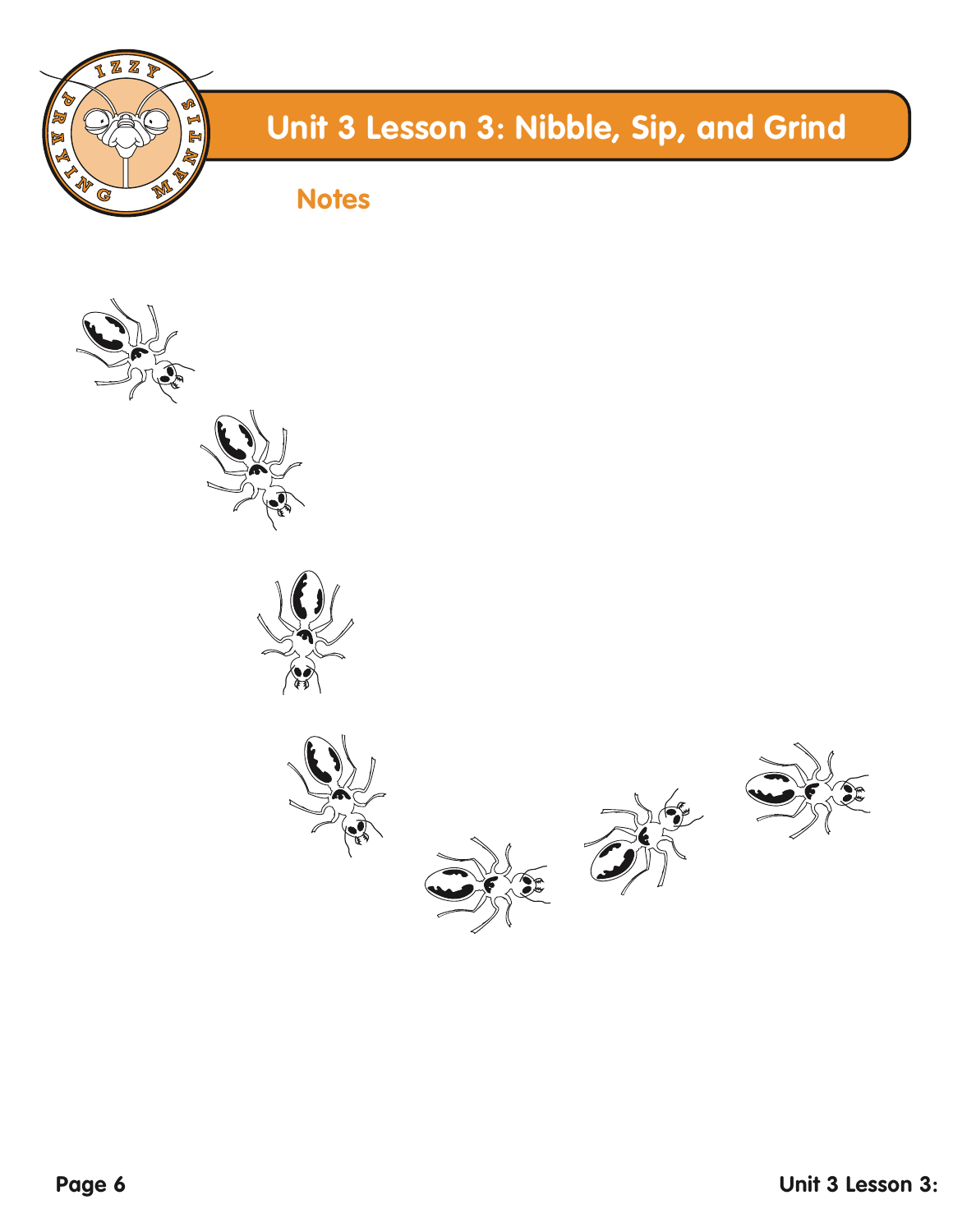

**Notes**



**Nibble, Sip, and Grind**